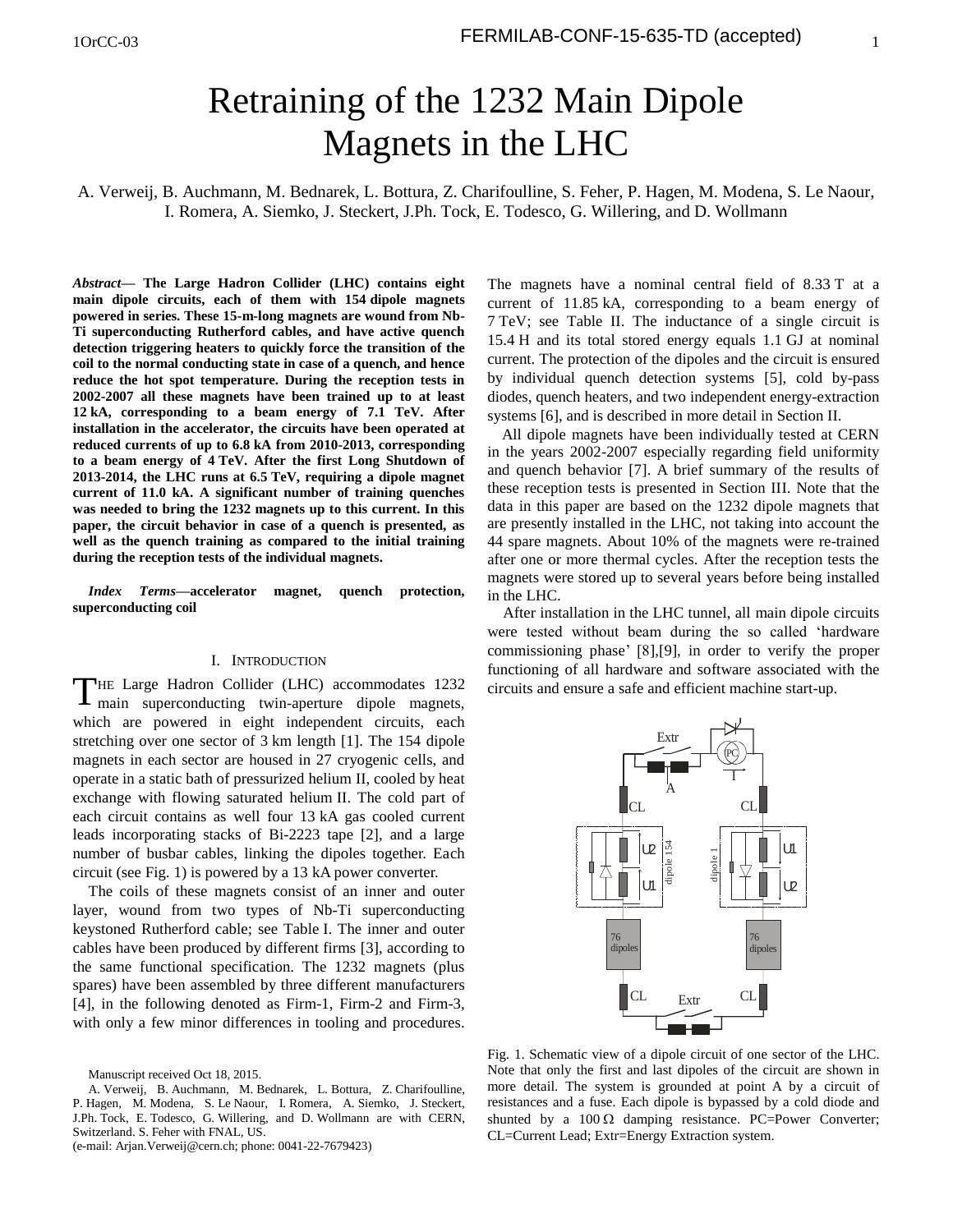|                   | MAGNETS   1                                    |                   |  |  |
|-------------------|------------------------------------------------|-------------------|--|--|
|                   | Inner coil                                     | Outer coil        |  |  |
| Cable width       | $15.1 \text{ mm}$                              | $15.1 \text{ mm}$ |  |  |
| Mid-thickness     | $1.90 \text{ mm}$                              | $1.48$ mm         |  |  |
| Number of strands | 28                                             | 36                |  |  |
| Cable insulation  | 2 layers of 50.8-µm-thick polyimide with 50%   |                   |  |  |
|                   | overlap, and 1 layer of $68.6$ - $\mu$ m-thick |                   |  |  |
|                   | polyimide with 2 mm spacing                    |                   |  |  |

TABLE I MAIN SPECIFICATIONS OF THE CABLES USED FOR THE LHC DIPOLE MAGNETS [1]

| TABLE II                                          |  |
|---------------------------------------------------|--|
| MAIN SPECIFICATIONS OF THE LHC DIPOLE MAGNETS [1] |  |

═══════════════════════════════════

| Nominal central field                 | 8.33 T   |
|---------------------------------------|----------|
| Nominal current                       | 11850 A  |
| Operating temperature                 | 1.9K     |
| Magnetic length                       | 14.312 m |
| Inductance at nominal field           | 98.7 mH  |
| Stored energy at nominal field        | 6.93 MJ  |
| Number of turns per pole, inner layer | 15       |
| Number of turns per pole, outer layer | 25       |
| Inner coil diameter                   | 56 mm    |
| Distance between aperture axes        | 194 mm   |
| Bending radius                        | 2804 m   |
|                                       |          |

During this first commissioning phase, only one of the eight circuits (denoted as S56) was trained up to 11.2 kA (see Section IV), whereas the other seven circuits were only tested up to 9.3 kA. The incident in September 2008 [10] resulted in serious damage of one sector and revealed a systematic problem in the busbar connections of the main dipole and quadrupole circuits. To avoid similar problems, the magnets were operated in 2010-2012 at a reduced current of up to 6.8 kA, corresponding to a beam energy of 4 TeV. During the first Long Shutdown of 2013-2014, all busbar interconnects were consolidated and reinforced with additional copper shunts [11]. In the coming years the LHC is planned to be operated at a beam energy of 6.5 TeV, requiring a dipole magnet current of 10980 A. In the beginning of 2015, all eight circuits have therefore been retrained to this current plus a small margin of 100 A, i.e. 11080 A, requiring 175 training quenches. The results of these training quenches are presented in Section V and compared to the training during the reception tests and the training in S56 in 2008.

# II. PROTECTION IN CASE OF A QUENCH

The protection of the dipole magnets relies on fast and reliable detection of resistive voltages based on a floating bridge detector, which continuously compares the voltages U1 and U2 of the two apertures [5]. As soon as the differential voltage U1-U2 reaches the threshold voltage (200 mV for the reception tests and 100 mV in the LHC), the quench detection is triggered (after a short evaluation time of about 10 ms), initiating within 5 ms a discharge of the quench-heater power supplies of the quenching magnet. At the same time the

Powering Interlock Controller switches off the power converter, after which a bypass thyristor across the converter terminal ensures the circuit continuity. About 20-50 ms later the heat developed in the quench heaters causes the transition to the normal state of a large part of the coil of the quenching magnet. The resistive voltage build-up in the coils opens the bypass diodes and causes a fast decay of the current in the quenched magnet.

In the LHC the circuits are composed of 154 magnets in series, and the circuit current cannot be discharged at the same rate as the current in the quenching magnet. The circuit protection is therefore ensured by additional cold bypass diodes, and two energy extraction systems [6]; see Fig. 1. As soon as the voltage over the quenching magnet reaches the turn-on voltage of the bypass diode of about 6 V (at 1.9 K), the diode starts to conduct, and the current in the quenching magnet commutes into the diode within a few 100 ms. The switches of the two energy extraction systems are triggered about 350 and 600 ms after quench detection, respectively, and, due to the two additional dump resistances of  $75 \text{ m}\Omega$ each, the circuit current decays with a time constant of about 100 s. During this decay the current bypasses the quenched magnet, warming up the cold diode, whose forward voltage quickly drops from 6 V to 1 V when heating up.

During the decay of the circuit current, heat flow from the quenching magnet usually causes secondary quenches of neighbouring magnets located in the same cryogenic cell, as soon as the temperature of a part of the coil raises above the current sharing temperature. Most adjacent quenches occur after about 40-100 s at currents of about 4-8 kA. During the quench event, the pressure rise due to the increase in helium temperature is limited to about 18 bar by means of a relief valve.

#### III. TRAINING DURING RECEPTION TESTS

When a superconducting magnet is powered for the first time it may not reach the short sample limit of the conductor, but quenches before. During successive quenches the current that is reached usually increases, a process which is called *training*, and generally believed to be due to the setting of the conductor or coil in a more stable position. During the reception tests in 2002-2007 all magnets were individually cooled down to 1.9 K and ramped up with 10 A/s until a quench would occur, or until 12850 A was reached. Due to time constraints, the training of about half of the magnets was stopped between 12000 A and 12850 A [12]. In total 1115 quenches were needed to train to the nominal current of 11850 A; see Table III. In order to compare the training during reception with the training in the LHC (see Section V), also the number of quenches needed to reach 11080 A was calculated, which equals 413. Sorting all quench data of the individual magnets by increasing quench current, makes it possible to build a training curve as if the magnets of each firm were put in series. The result is shown in Fig. 2, in which the number of quenches in Firm-1, Firm-2 and Firm-3 is normalized to the number of magnets, i.e. 400, 420, and 412 respectively. The majority of the magnets required none or a single quench to reach 11080 A, and only 1% for Firm-1, 5%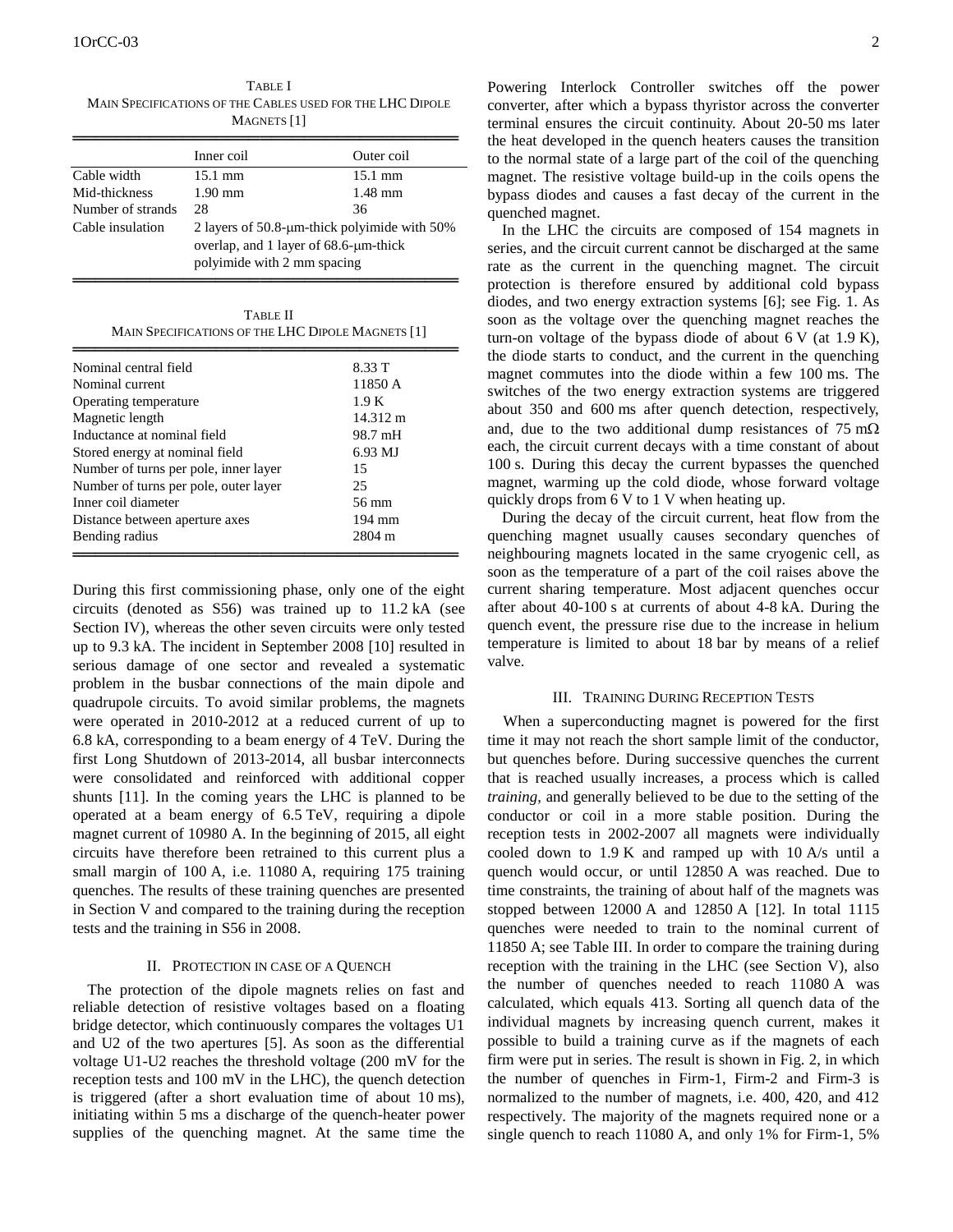for Firm-2, and 8% for Firm-3 needed 2 or 3 quenches. Similarly, on average 95% of the magnets needed 0, 1 or 2 quenches to reach 11850 A, and only 3% for Firm-1, and 6% for Firm-2 and Firm-3 needed 3 to 6 quenches. The data show a significant difference among the three firms. Firm-1 magnets trained 2 and 1.6 times faster up to 11850 A than Firm-2 and Firm-3 respectively. Similarly, Firm-1 magnets trained 3.9 times faster up to 11080 A than the other two firms.

TABLE III QUENCH BEHAVIOR OF THE 1232 DIPOLE MAGNETS DURING THE INDIVIDUAL RECEPTION TESTS

|                              | Firm-1 | Firm-2 | Firm-3 | All  |
|------------------------------|--------|--------|--------|------|
| Number of magnets            | 400    | 420    | 412    | 1232 |
| Nr quenches to reach 11850 A | 244    | 485    | 386    | 1115 |
| Nr quenches to reach 11080 A | 47     | 183    | 183    | 413  |



Fig. 2. Training curve to 12 kA for the 1232 dipole magnets presently installed in the LHC.

666 out of the 1232 magnets have also been tested up to 12850 A, see Table IV, showing that this current was reached for the three firms in about 4 quenches per magnet on average.

TABLE IV QUENCH BEHAVIOR OF THE 666 DIPOLE MAGNETS DURING THE INDIVIDUAL RECEPTION TESTS THAT WERE TRAINED TO 12850 A

|                              | Firm-1 | Firm-2 Firm-3 |      | All  |
|------------------------------|--------|---------------|------|------|
| Number of magnets            | 166    | 243           | 257  | 666  |
| Nr quenches to reach 12850 A | 591    | 1032          | 961  | 2584 |
| Nr quenches / Nr of magnets  | 3.56   | 4.25          | 3.74 | 3.88 |

Almost 10% of all magnets have been re-trained after a thermal cycle, usually within a few weeks of the first cooldown, and without removing the magnets from the test station. These magnets were in most cases those that trained slower during the first cool-down (but always reached at least 12 kA) and are therefore not a representative subset of all the magnets. The overview in Table V clearly shows that the number of training quenches needed to reach 11850 A was about  $240/37=6.5$  times less during the  $2<sup>nd</sup>$  cool-down than during the  $1<sup>st</sup>$  cool-down. A reduction of a factor of  $68/8=8.5$ 

was observed when comparing the quenches required to reach 11080 A. The magnets therefore showed a good memory, at least over a period of several weeks, irrespective of the magnet manufacturer.

TABLE V QUENCH BEHAVIOR OF THE 116 DIPOLE MAGNETS THAT HAVE BEEN RE-TESTED AFTER A THERMAL CYCLE

|                              | Firm-1 | Firm-2 | Firm-3 | All |
|------------------------------|--------|--------|--------|-----|
| Number of magnets            | 33     | 55     | 28     | 116 |
| Nr quenches to reach 11850 A |        |        |        |     |
| during the $1st$ cool-down   | 54     | 119    | 67     | 240 |
| Nr quenches to reach 11850 A |        |        |        |     |
| during the $2nd$ cool-down   | 6      | 21     | 10     | 37  |
| Nr quenches to reach 11080 A |        |        |        |     |
| during the $1st$ cool-down   | 4      | 34     | 30     | 68  |
| Nr quenches to reach 11080 A |        |        |        |     |
| during the $2nd$ cool-down   |        | 3      |        | 8   |

Magnets showing a low first training quench current gained on average a lot after the thermal cycle, as shown in Fig. 3; see also [13]. Magnets with a first training quench below 11.3 kA during the  $1<sup>st</sup>$  cool-down always had a  $1<sup>st</sup>$  training quench after the thermal cycle that was larger. Only 9 out of 116 magnets showed detraining, i.e. the thermal cycle resulted in a deterioration of the quench performance.



Fig. 3. Difference between 1<sup>st</sup> training quench after thermal cycle and the  $1<sup>st</sup>$  training quench at reception ( $\Delta I_{quench}$ ) plotted versus the  $1<sup>st</sup>$ training quench at reception.

Assuming that the magnets would have a similar behavior in the LHC, one could calculate the number of quenches to train all magnets to 11080 A in the LHC. This results in (400/33)\*1=12 for Firm-1, (420/55)\*3=23 for Firm-2, and (412/28)\*4 for Firm-3 (denoted by Estimate A in Table VI). However, this approach is pessimistic since the data of Table V are biased by the fact that, on average, these magnets trained slower than the entire population. Estimate B takes this bias into account, by scaling Estimate A to the quench probability presented in Tables III and V. So Estimates A are scaled by a factor (47/400)/(4/33) for Firm-1, a factor (183/420)/(34/55) for Firm-2 and (183/412)/(30/28) for Firm-3, giving for Estimate B values of 12, 16 and 24, respectively.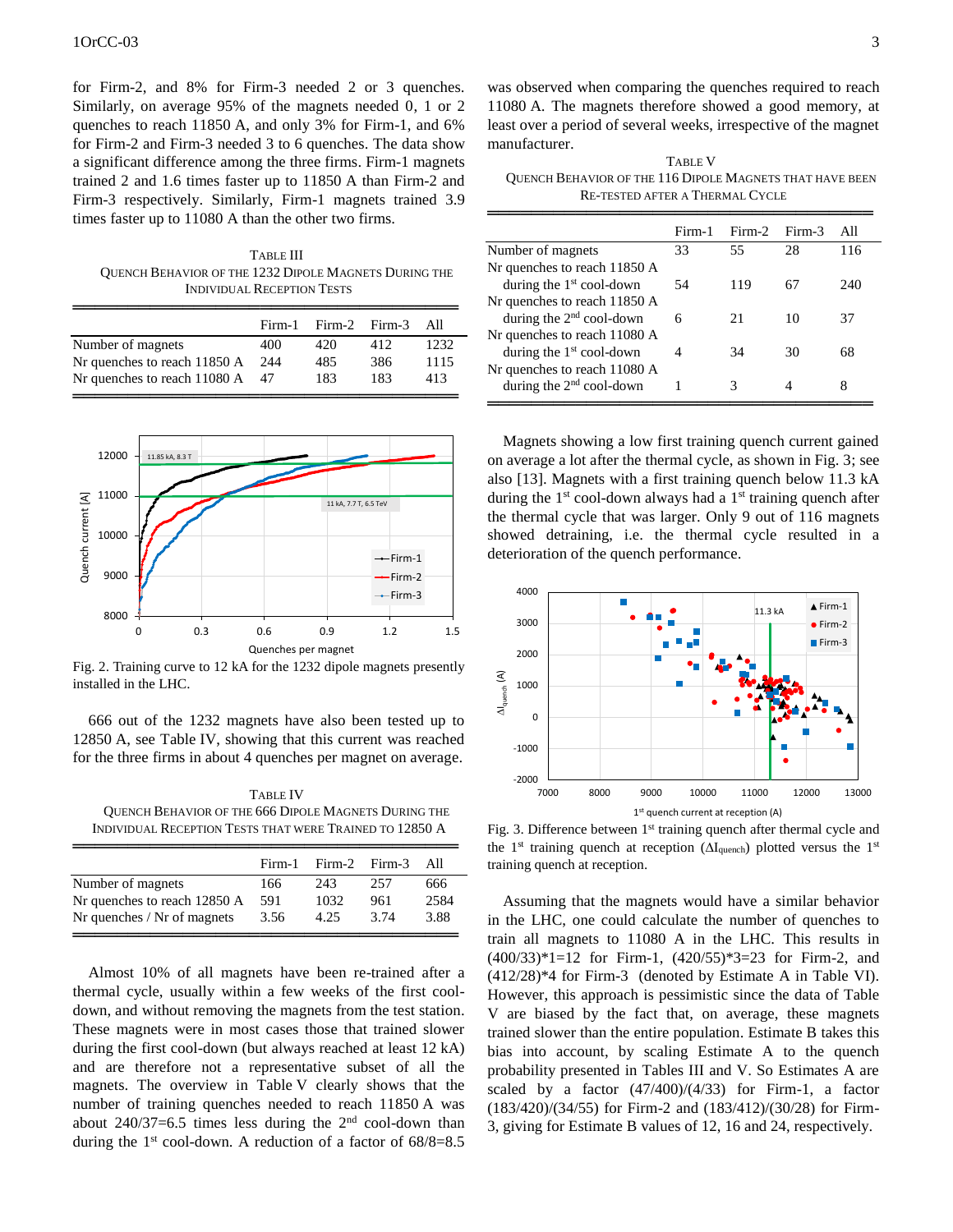TABLE VI ESTIMATED NUMBER OF QUENCHES NEEDED TO TRAIN THE 1232 MAGNETS IN THE LHC TO 11080 A

|                   | Firm-1 | $Firm-2$ | Firm-3 | All  |
|-------------------|--------|----------|--------|------|
| Number of magnets | 400    | 420      | 412    | 1232 |
| Estimate A        | 12     | 23       | 59     | 94   |
| <b>Estimate B</b> | 12     | 16       | 24     | 52   |

## IV. TRAINING OF ONE SECTOR OF THE LHC IN 2008

In 2008 one octant of the machine (called S56), containing 154 magnets (28 magnets from Firm-1, 42 from Firm-2, and 84 from Firm-3) was trained up to 11173 A; see Table VII. A total of 24 quenches were needed to reach 11080 A, and another 4 to reach 11173 A [14,15], at which current the training was interrupted. Successive quenches always occurred at a higher current except for one quench showing a detraining of 190 A. Almost all quenches occurred in Firm-3 magnets. During the initial reception tests (see Section II) the same magnets required 60 quenches. It follows that Firm-2 magnets show good memory, whereas Firm-3 magnets show partial memory. Only one of the 154 magnets in S56 was tested after a thermal cycle during the reception tests. It is, however, obvious that the Firm-3 magnets train much more than estimated by comparing the quenches in Table VII (22 quenches in 84 magnets) to the Estimate B in Table VI (24 quenches in 412 magnets). Apparently the good memory that Firm-3 magnets showed during the reception tests slowly vanished in time. In [13] it was concluded that there is no indication that the duration of the long-term storage, between reception and installation in the LHC, could have affected the performance.

TABLE VII QUENCH BEHAVIOR OF THE 154 DIPOLE MAGNETS IN ONE SECTOR S56 OF THE LHC (2008)

|                                         | Firm-1 | Firm-2 Firm-3 |    | All |
|-----------------------------------------|--------|---------------|----|-----|
| Number of magnets                       | 28     | 42            | 84 | 154 |
| Nr quenches to reach 11080 A            |        |               |    |     |
| $-$ Reception 1 <sup>st</sup> cool-down |        | 15            |    | 60  |
| Nr quenches to reach 11080 A            |        |               |    |     |
| $-LHC$ 2008                             |        |               | つつ | 24  |

## V. TRAINING OF 8 SECTORS OF THE LHC IN 2015

In the beginning of 2013 the LHC was warmed-up to room temperature, and in the following one and a half years all busbar interconnects were consolidated. In the end of 2014 the LHC was cooled-down again to 1.9 K and in the beginning of 2015 all 1232 dipole magnets in the 8 sectors of the LHC were trained up to 11080 A. In total 175 quenches occurred; 5 in Firm-1 magnets, 27 in Firm-2 magnets and 143 in Firm-3 magnets. Successive quenches in the same circuit were always at a higher current, except for a few cases showing detraining between 0-120 A. After the  $1<sup>st</sup>$  cool-down of the reception tests, the 1232 magnets required 413 quenches to reach

11080 A. Plotting the quench results per firm (in a similar way as Fig. 2), shows that Firm-1 and Firm-2 magnets have a good memory since training in the LHC is 9 respectively 7 times faster than during reception. Firm-3 magnets, however, show only partial memory with a training which is only 30% faster than during reception. During reception 75 quenches occurred in Firm-3 magnets below 10 kA; in the LHC only 7. On the other hand, the slope of the training curve between 10 and 11.1 kA is smaller in the LHC. Note that none of the Firm-1 and Firm-2 magnets quenched twice. Among the 143 quenches in Firm-3 magnets, 120 magnets quenched once, 10 magnets quenched twice, and 1 magnet quenched 3 times. For those magnets that quenched 2 or 3 times, the  $2<sup>nd</sup>$  quench current was always higher than the  $1<sup>st</sup>$  one and the  $3<sup>rd</sup>$  quench current was higher than the 2<sup>nd</sup>. Comparing the number of quenches in the LHC with Estimate B (see Table VI) shows that, within about a factor 2, the training of the Firm-1 and Firm-2 magnets is in agreement to the estimate, whereas Firm-3 magnets train significantly more.



Fig. 2. Training curve to 11080 A for the 1232 dipole magnets in the LHC (round circles), as compared to the training during reception (solid dots). The green line corresponds to 11080 A.

Of special interest is to compare the training of S56 in 2008 (see Section IV) with the training in 2015; see Table VIII. Note as well that 13 of the 16 quenches in Firm-3 magnets in 2015 occurred in magnets that did not quench in 2008.

TABLE VIII COMPARISON OF THE TRAINING OF S56

|                                         | Firm-1            | Firm-2 Firm-3                 |    | All |
|-----------------------------------------|-------------------|-------------------------------|----|-----|
| Number of magnets                       | 28                | 42                            | 84 | 154 |
| Nr quenches to reach 11080 A            |                   |                               |    |     |
| $-$ LHC 2015                            | $\mathbf{\Omega}$ | $\mathbf{0}$                  | 16 | 16  |
| Nr quenches to reach 11080 A            |                   |                               |    |     |
| $-$ LHC 2008                            | $\mathbf{\Omega}$ | $\mathfrak{D}_{\mathfrak{p}}$ | 22 | 24  |
| Nr quenches to reach 11080 A            |                   |                               |    |     |
| $-$ Reception 1 <sup>st</sup> cool-down |                   | 15                            |    | 60  |

Of course, the statistics are low, but one can conclude at least that despite the combined effect of time, thermal cycle, and powering (up to 6.8 kA) the magnets of Firm-1 and Firm-2 retained their memory. Extrapolating this result implies that